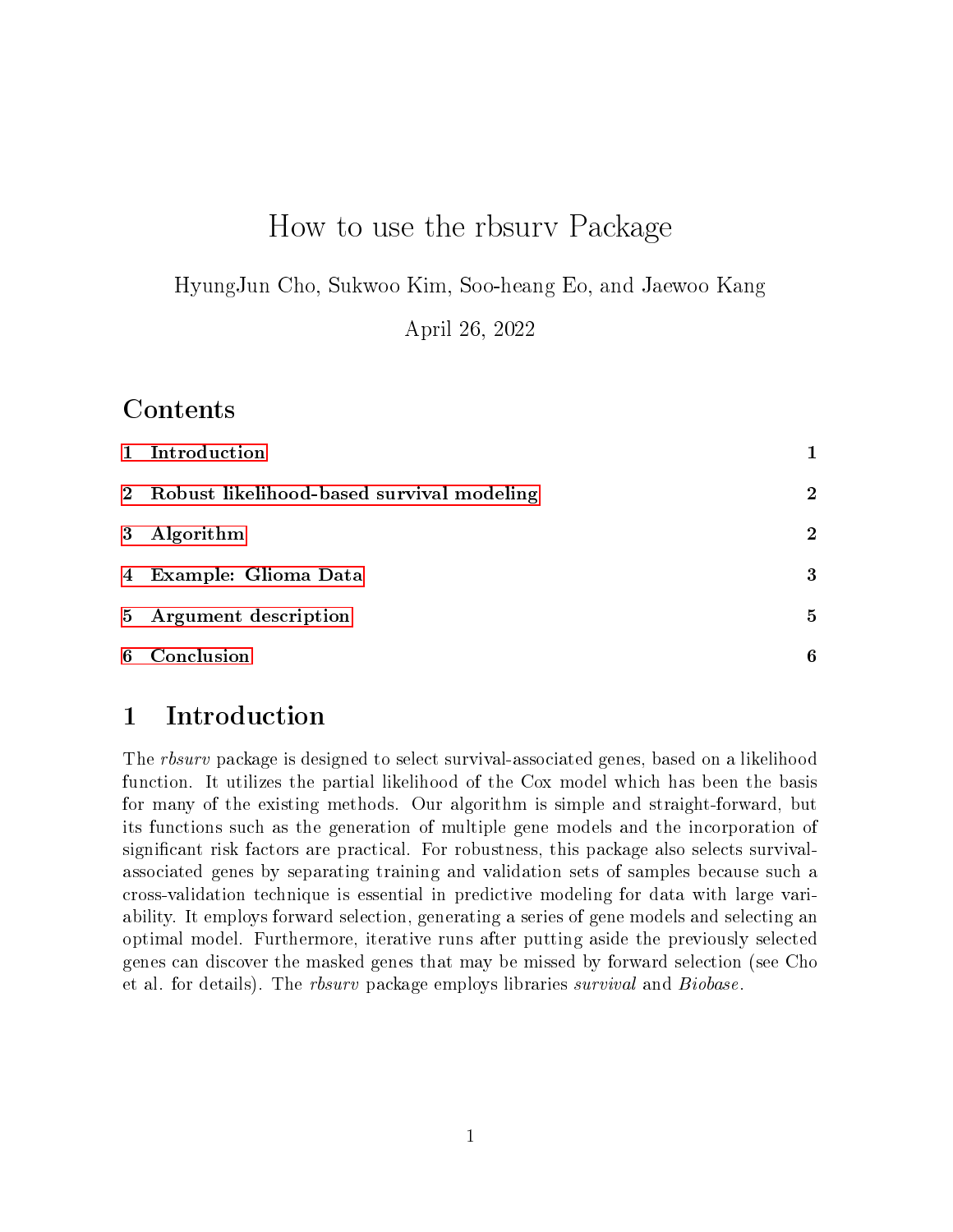#### <span id="page-1-0"></span>2 Robust likelihood-based survival modeling

Suppose the data consists of G genes and N samples, and each sample has its observed (survival or censoring) time and censoring status. Thus, it consists of the triple  $(Y_j, \delta_j, \mathbf{X}_j)$ ,  $j = 1, ..., N$ , where  $Y_j$  and  $\delta_j$  are observed time and censoring status (usually, 1=died, 0=censored) for the *j*-th sample respectively, and  $\mathbf{X}_j = (X_{1j}, X_{2j}, \ldots, X_{Kj})$ is the j-th vector of the expression values for K genes  $(K < N$  and  $K \subset G)$ . Let  $Y_{(1)} < Y_{(2)} < \ldots < Y_{(D)}$  denote the ordered times with D distinct values and  $X_{(i)k}$  be the k-th gene associated with the sample corresponding to  $Y_{(i)}$ . The Cox proportional hazards model is  $h(y|X_1, X_2, \ldots, X_K) = h_0(y) \exp(\sum_{k=1}^K \beta_k X_k)$ , where  $h(y|X_1, X_2, \ldots, X_K)$ is the hazard rate at time y for a sample with risk vector  $(X_1, X_2, \ldots, X_K)$ ,  $h_0(y)$  is an arbitrary baseline hazard rate, and  $\beta_k$  is the coefficient for the k-th gene. The partial likelihood for the Cox model is

$$
\sum_{i=1}^{D} \sum_{k=1}^{K} \beta_k X_{(i)k} - \sum_{i=1}^{D} \ln \left[ \sum_{j \in R(Y_{(i)})} \exp \left( \sum_{k=1}^{K} \beta_k X_{jk} \right) \right],\tag{1}
$$

where  $R(Y_{(i)})$  is the set of all samples that are still under study at a time just prior to  $Y_{(i)}$ . Maximizing the likelihood provides the maximum likelihood estimates (MLE) of the coefficients, so denote the MLEs by  $\hat\beta_1, \hat\beta_2, \ldots, \hat\beta_k.$  Then, as a goodness-of-fit, we can use the fitted partial likelihood:

loglik = 
$$
\sum_{i=1}^{D} \sum_{k=1}^{K} \hat{\beta}_k X_{(i)k} - \sum_{i=1}^{D} \ln \left[ \sum_{j \in R(Y_{(i)})} \exp \left( \sum_{k=1}^{K} \hat{\beta}_k X_{jk} \right) \right].
$$
 (2)

The negative log-likelihood (-loglik) is greater than zero, so the smaller -loglik the model better. For robustness, however, the model should be evaluated by independent validation samples rather than the training samples used for tting the model such as

$$
\text{loglik}^* = \sum_{i=1}^{D^*} \sum_{k=1}^K \hat{\beta}_k^0 X_{(i)k}^* - \sum_{i=1}^{D^*} \ln \left[ \sum_{j \in R(Y_{(i)}^*)} \exp \left( \sum_{k=1}^K \hat{\beta}_k^0 X_{jk}^* \right) \right],\tag{3}
$$

where  $*$  indicate the use of the validation samples and the estimates  $\hat{\beta}_1^0, \hat{\beta}_2^0, \ldots, \hat{\beta}_k^0$  are obtained by the training samples. For robust gene selection, we thus use training samples for model tting and validation samples for model validation. This cross-validation is repeated many times independently. In other words, we fit the Cox model with a gene (or genes) and select a gene (or genes) maximizing mean loglik<sup>∗</sup> (i.e., minimizing the mean negative loglik<sup>∗</sup> ).

#### <span id="page-1-1"></span>3 Algorithm

Suppose the data consists of expression values X for G genes and N samples. Each sample has its observed (survival or censoring) time Y and censoring status  $\delta$ . We assume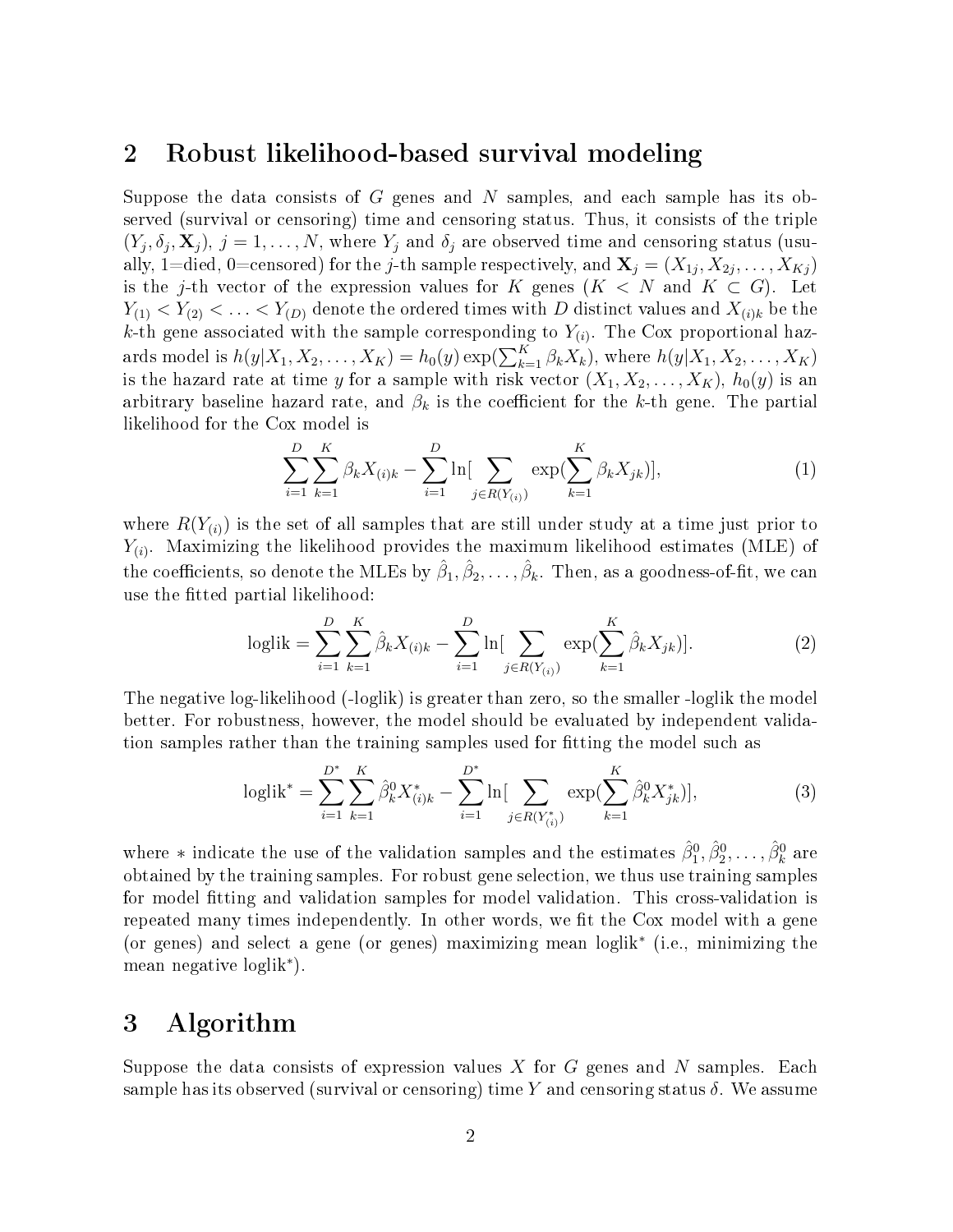that expression values are already normalized and transformed in appropriate ways. Prior gene selection such as univariate survival modeling and/or biological pre-selection can also be performed if necessary. Univariate survival modeling can be performed in our software program. Our algorithm is summarized as follows. R function arguments are also included.

- 1. Randomly divide the samples into the training set with  $N(1-p)$  samples and the validation set with Np samples, e.g.,  $p = 1/3$ ,  $(n-fold=3)$ . Fit a gene to the training set of samples and obtain the parameter estimate  $\hat{\beta}_i^0$  for the gene. Then evaluate loglik $^*$  with the parameter estimate,  $\hat{\beta}_i^0$ , and the validation set of samples,  $(Y_i^*, \delta_i^*, X_i^*)$ . Perform this evaluation for each gene.
- 2. Repeat the above procedure B times, e.g.,  $B = 100$ ,  $(n.iter=100)$ , thus obtaining B loglik<sup>∗</sup> s for each gene. Then select the best gene with the smallest mean negative loglik<sup>∗</sup> (or the largest mean loglik<sup>∗</sup> ). The best gene is the most survival-associated one that is selected by the robust likelihood-based approach.
- 3. Let  $g_{(1)}$  be the selected best gene in the previous step. Adjusting for  $g_{(1)}$ , find the next best gene by repeating the previous two steps. In other words, evaluate  $g_{(1)} + g_j$  for every j and select an optimal two-gene model,  $g_{(1)} + g_{(2)}$ .
- 4. Continue this forward gene selection procedure until tting is impossible because of the lack of samples, resulting in a series of K models  $\mathcal{M}_1 = g_{(1)}, \mathcal{M}_2 = g_{(1)}+g_{(2)}$ ,  $\ldots, \mathcal{M}_{K-1} = g_{(1)} + g_{(2)} + \ldots + g_{(K-1)}, \mathcal{M}_K = g_{(1)} + g_{(2)} + \ldots + g_{(K)}.$
- 5. Compute AICs for all the K candidate models,  $\mathcal{M}_1, \mathcal{M}_2, \ldots, \mathcal{M}_K$ , and select an optimal model with the smallest AIC.
- 6. Put aside the genes in the optimal model in the previous step. Then repeat steps 2-6. This can be repeated several times sequentially, e.g, 3 times,  $(n.\text{seq}=3)$ . generating multiple optimal models.

In addition, suppose that p risk factors,  $Z_1, Z_2, \ldots, Z_p$ , are available for each sample. Then risk factors can be included in every modeling of the previous algorithm.

#### <span id="page-2-0"></span>4 Example: Glioma Data

We demonstrate the use of the package with a microarray data set for patients with gliomas. This real data set consists of gene expression value, survival time, and censoring status of each of 85 patients with gliomas (Freije et al., 2004). For this study, Affymetrix U133A and U133B chips were used and dCHIP was used to convert data files (.CEL) into expression values with median intensity normalization. This data set originally consists of more than 40,000 probe sets, but only a sub-dataset made up of 100 probe sets was stored into the *rbsurv* package for demonstration.

To run rbsurv, the data can be prepared as follows.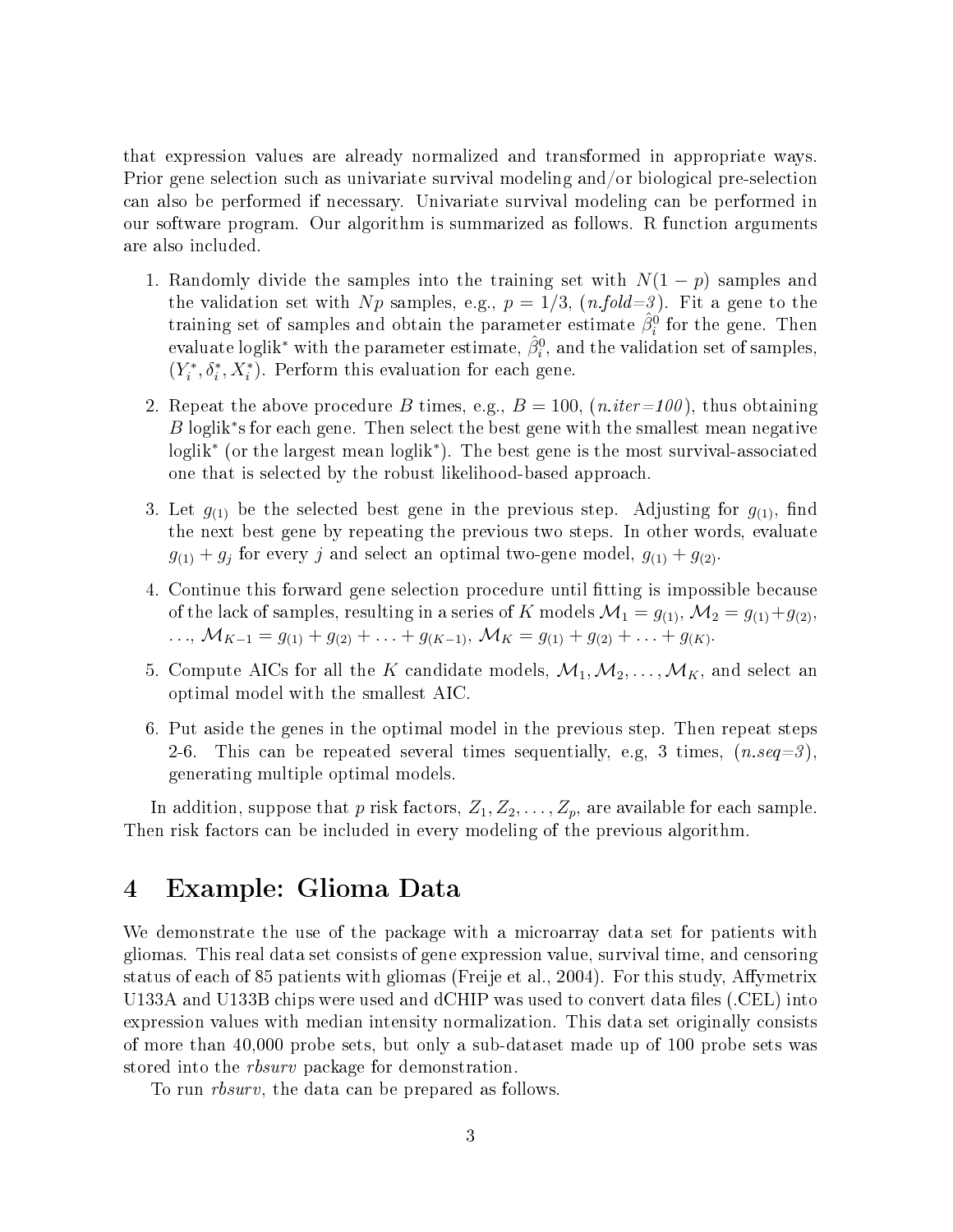```
> library(rbsurv)
> data(gliomaSet)
> gliomaSet
ExpressionSet (storageMode: lockedEnvironment)
assayData: 100 features, 85 samples
  element names: exprs
protocolData: none
phenoData
  sampleNames: Chip1 Chip2 ... Chip85 (85 total)
  varLabels: Time Status Age Gender
  varMetadata: labelDescription
featureData: none
experimentData: use 'experimentData(object)'
  pubMedIds: 15374961
Annotation:
> x <- exprs(gliomaSet)
> x < -log2(x)> time <- gliomaSet$Time
> status <- gliomaSet$Status
> z <- cbind(gliomaSet$Age, gliomaSet$Gender)
>
```
We here took log2-transformation without any other normalizations. An appropriate normalization can be taken if needed. If the data is ready, *rbsurv* can be run as follows.

> fit <- rbsurv(time=time, status=status, x=x, method="efron", max.n.genes=20)

Please wait... Done.

This sequentially selects genes one gene at a time to build an optimal gene model. Once a large gene model is constructed, an optimal gene model is determined by AICs. If there exist ties in survival times, Efron's method is used  $(method="efron'')$ . Note that it is computationally expensive and the data is high-throughput. Therefore, you should be patient to obtain the output. To save time, we can reduce the number of genes considered up to 20 genes among 100 initial genes  $(max.n.genes=20)$ . The 20 genes are selected by fitting univariate Cox models. The above command generates the following output.

> fit\$model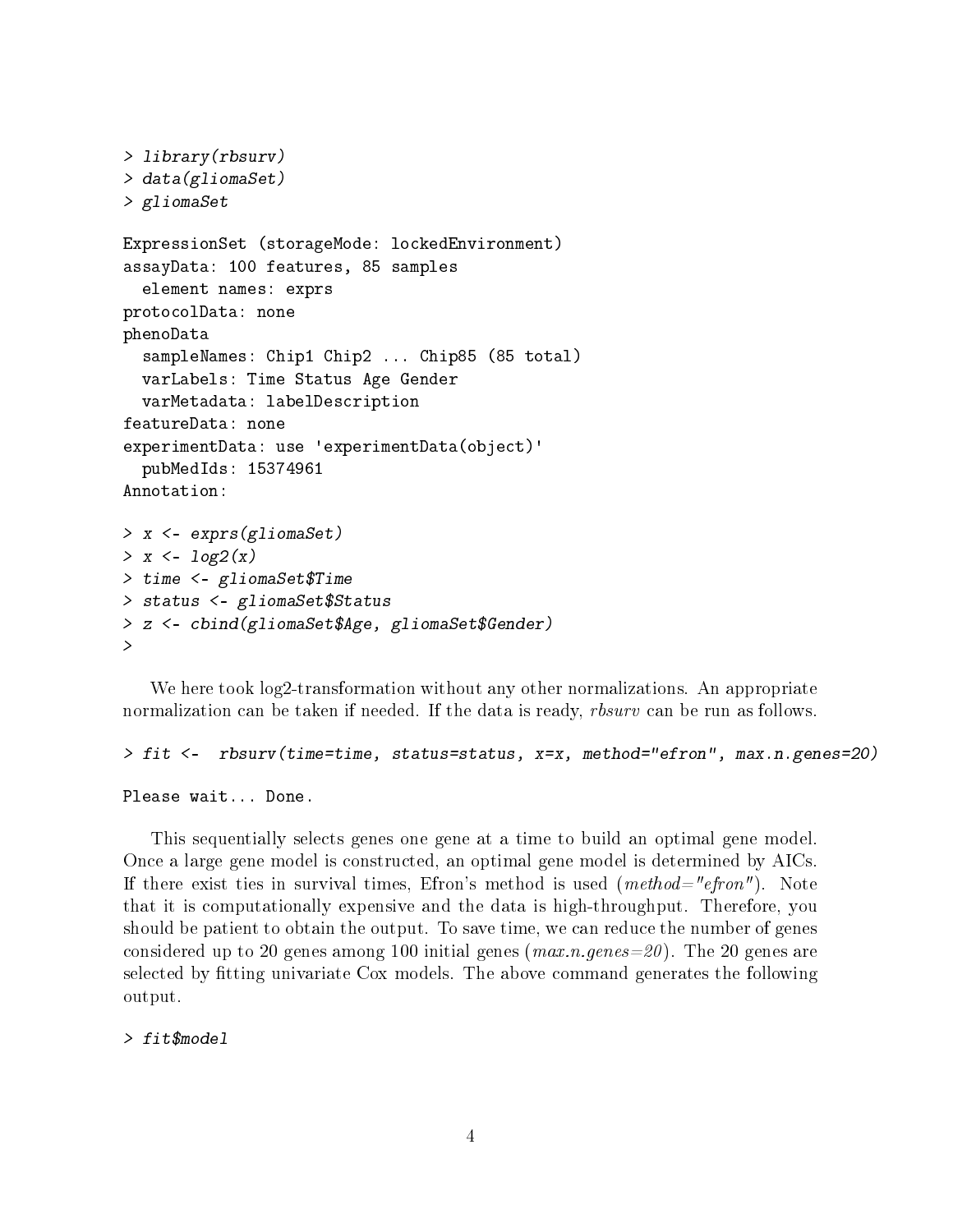|     |                            |                        |       |                                             |                 | Seq Order Gene nloglik AIC Selected |
|-----|----------------------------|------------------------|-------|---------------------------------------------|-----------------|-------------------------------------|
| 0   | $\mathbf 1$                | 0                      |       | $0\quad 228.74\quad 457.47$                 |                 |                                     |
| 110 | $\overline{\phantom{1}}$ 1 |                        |       | $1 \quad 46 \quad 218.53 \quad 439.05 \; *$ |                 |                                     |
| 2   | $\mathbf{1}$               |                        |       | 2 57 202.21 408.42 *                        |                 |                                     |
| 3   | $\mathbf{1}$               | $3 \t 43$              |       |                                             | 195.50 396.99 * |                                     |
| 4   | $\overline{\phantom{1}}$ 1 | 4 34                   |       |                                             | 194.01 396.01   | $\ast$                              |
| 5   | $\sim$ 1                   | 5 99                   |       |                                             | 192.14 394.29   | $\ast$                              |
| 6   | $\overline{\phantom{1}}$ 1 | $6\overline{6}$        | 36    |                                             | 189.81 391.63 * |                                     |
| 7   | $\mathbf{1}$               | 7 8                    |       |                                             | 188.80 391.59 * |                                     |
| 8   | $\mathbf{1}$               | 8 <sup>8</sup>         | 86    |                                             | 187.90 391.80   |                                     |
| 9   | $\mathbf{1}$               | $\overline{9}$         | 68    |                                             | 187.52 393.04   |                                     |
| 10  | $\sim$ 1                   | 10                     | 56    |                                             | 187.42 394.84   |                                     |
| 11  | $\sim$ 1                   | 11                     | 15    | 186.68 395.37                               |                 |                                     |
| 12  | $\mathbf{1}$               | 12                     | 29    | 185.54 395.09                               |                 |                                     |
| 13  | $\mathbf{1}$               | 13                     | 75    | 185.54 397.09                               |                 |                                     |
| 14  | $\overline{1}$             | 14                     | 67    |                                             | 185.41 398.83   |                                     |
| 15  | $\overline{1}$             | 15                     | 40    |                                             | 183.76 397.52   |                                     |
| 16  | $\overline{1}$             |                        | 16 98 |                                             | 183.04 398.09   |                                     |
| 17  | $\mathbf{1}$               |                        | 17 19 |                                             | 182.25 398.49   |                                     |
| 18  |                            | $1 \quad \blacksquare$ | 18 39 |                                             | 181.99 399.98   |                                     |
| 19  | $\mathbf{1}$               | 19                     | 96    |                                             | 181.88 401.76   |                                     |

This large gene model contains survival-associated genes which were selected one at a time by forward selection. Note that the first row has no gene ID because it was fitted with no expression profile. The size of the large gene model was determined by the numbers of samples and genes considered. The AICs tend to decrease and then increase, while negative log-likelihoods (nlogliks) always decrease. Thus, we select an optimal model with the smallest AIC. The selected parsimonious model consists of the survival-associated genes, which are marked with asterisks (\*).

Potential risk factors can be included in modeling and it can be run sequentially. For example, use  $rbsurv(time = time, status = status, x = x, z = z, alpha = 0.05, n.seq = z$ 3) for signicant risk factors with signicance level 0.05 and 3 sequential runs. All the risk factors are included if the significance level is 1. For the detailed algorithm, refer to Cho et al. (submitted).

## <span id="page-4-0"></span>5 Argument description

In this section, we describe the arguments with the following command.

```
library(rbsurv)
fit <- rbsurv(time=time, status=status, x=x, z=z, alpha=0.05, gene.ID=NULL,
               method="efron", max.n.genes=100, n.iter=100, n.fold=3,
               n.seq=3, seed = 1234)
```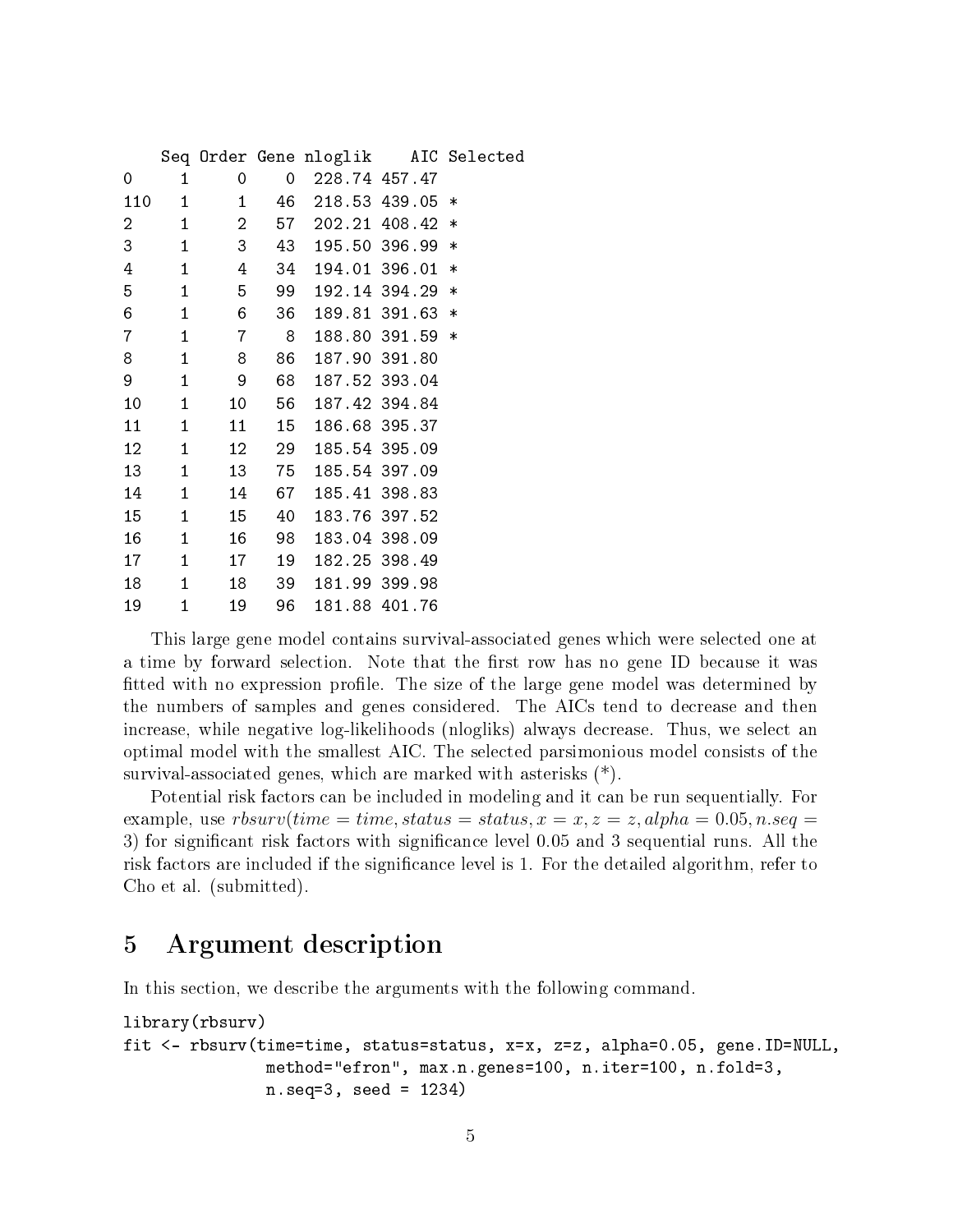Table 1: Argument description

| Argument    | Description                                                        |  |  |  |  |
|-------------|--------------------------------------------------------------------|--|--|--|--|
| time        | a vector for survival times                                        |  |  |  |  |
| status      | a vector for survival status, $0=$ censored, $1=$ event            |  |  |  |  |
| X           | a matrix for expression values (genes in rows, samples in columns) |  |  |  |  |
| Z           | a matrix for risk factors                                          |  |  |  |  |
| alpha       | a significance level for evaluating risk factors                   |  |  |  |  |
| gene.ID     | a vector for gene IDs; if NULL, row numbers are assigned.          |  |  |  |  |
| method      | a character string specifying the method for tie handling.         |  |  |  |  |
| n.iter      | the number of iterations for gene selection                        |  |  |  |  |
| n.fold      | the number of partitions of samples                                |  |  |  |  |
| n.seq       | the number of sequential runs or multiple models                   |  |  |  |  |
| seed        | a seed for sample partitioning                                     |  |  |  |  |
| max.n.genes | the maximum number of genes considered                             |  |  |  |  |

The required arguments *time* and *status* are vectors for survival times and survival status (0=censored, 1=event) and x is a matrix for expression values (genes in rows, samples in columns). The optional argument  $z$  is a matrix for risk factors. To include only the significant risk factors, a significance level less than 1 is given to  $alpha$ , e.g.,  $alpha = 0.05$ . In addition, there are several controlled arguments. gene. ID is a vector for gene IDs; if NULL, row numbers are assigned. *method* is a character string specifying the method for tie handling. One of *efron, breslow, exact* can be chosen. If there are no tied death times all the methods are equivalent. In the algorithm,  $n-fold$  is the number of partitions of samples in step 1, *n.iter* is the number of iterations for gene selection in step 2, and *n.seq* is the number of sequential runs (or multiple models) in step 6. seed is a seed for sample partitioning.  $max.n.genes$  is the maximum number of genes considered. If the number of the input genes is greater than the given maximum number, it is reduced by tting individual Cox models and selecting the genes with the smallest p-values. The input arguments of rbsurv are summarized in Table 1. The major output  $fit6 model$  contains survival-associated gene models with gene IDs, nlogliks, and AICs. The genes in the optimal model with the smallest AIC are marked with asterisks (\*).

### <span id="page-5-0"></span>6 Conclusion

This package allows ones to build multiple gene models sequentially rather than a single gene model. Furthermore, other covariates such as age and gender can also be incorporated into modeling with gene expression profiles. Each model contains survivalassociated genes that are selected robustly by separating training and test sets many times.